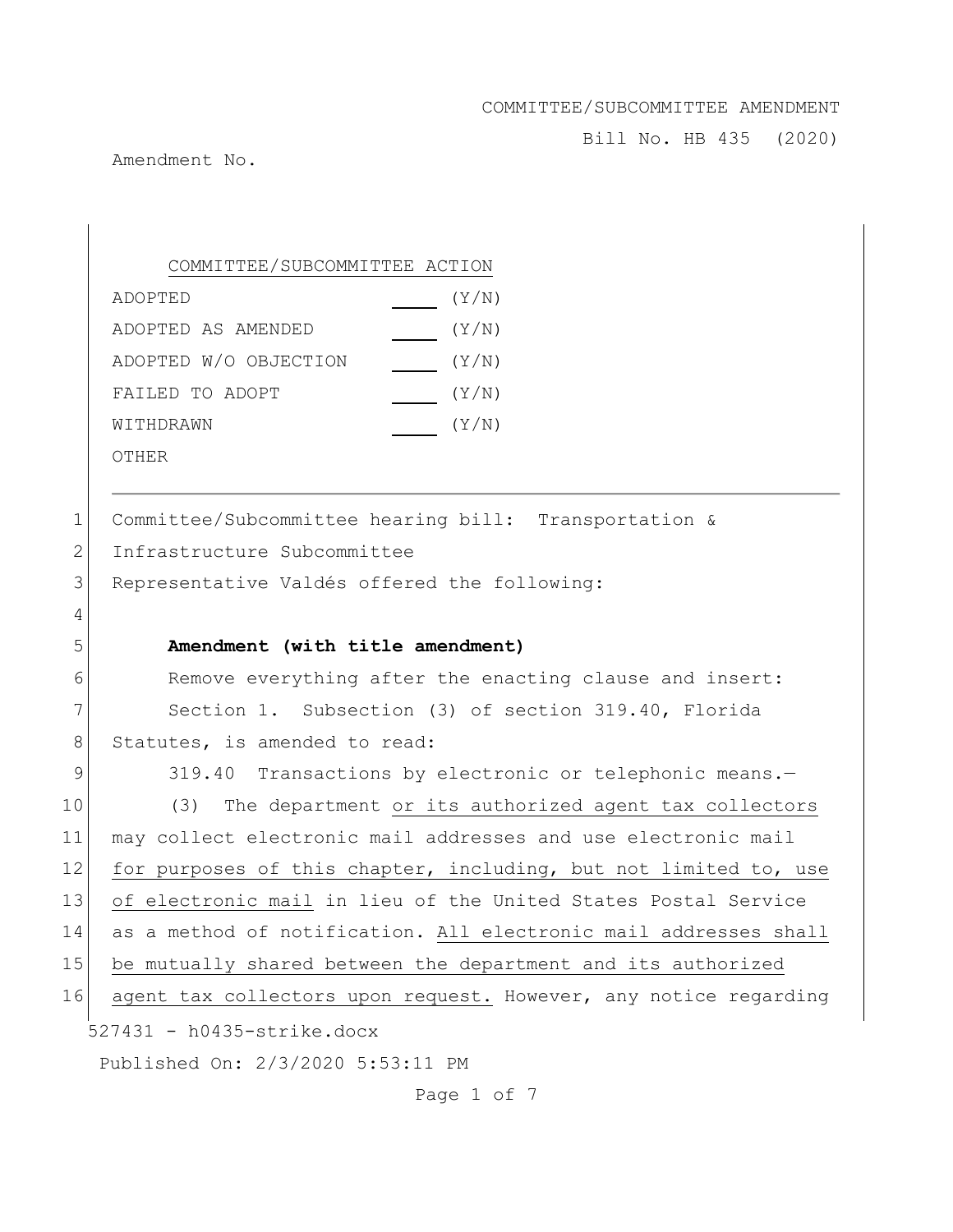Bill No. HB 435 (2020)

Amendment No.

527431 - h0435-strike.docx Published On: 2/3/2020 5:53:11 PM 17 the potential forfeiture or foreclosure of an interest in 18 property must be sent via the United States Postal Service. 19 Section 2. Subsection (2) of section 320.95, Florida 20 Statutes, is amended to read: 21 320.95 Transactions by electronic or telephonic means.-22 (2) The department or its authorized agent tax collectors 23 may collect electronic mail addresses or telephone numbers and 24 use electronic mail or text messages in lieu of the United 25 States Postal Service for the purpose of providing information, 26 including, but not limited to, information about the issuance of 27 titles, registrations, disabled parking permits, driver 28 licenses, and identification cards; renewal notices; or the tax 29 collector's office locations, hours of operation, contact 30 information, driving skills testing locations, appointment 31 scheduling information, or website information. All electronic 32 mail addresses and telephone numbers shall be mutually shared 33 between the department and its authorized agent tax collectors 34 upon request renewal notices. 35 Section 3. Subsection (10) of section 322.08, Florida 36 Statutes, is amended to read: 37 322.08 Application for license; requirements for license 38 and identification card forms.-39 (10) The department or its authorized agent tax collectors 40 may collect electronic mail addresses or telephone numbers and 41 use electronic mail or text messages in lieu of the United

Page 2 of 7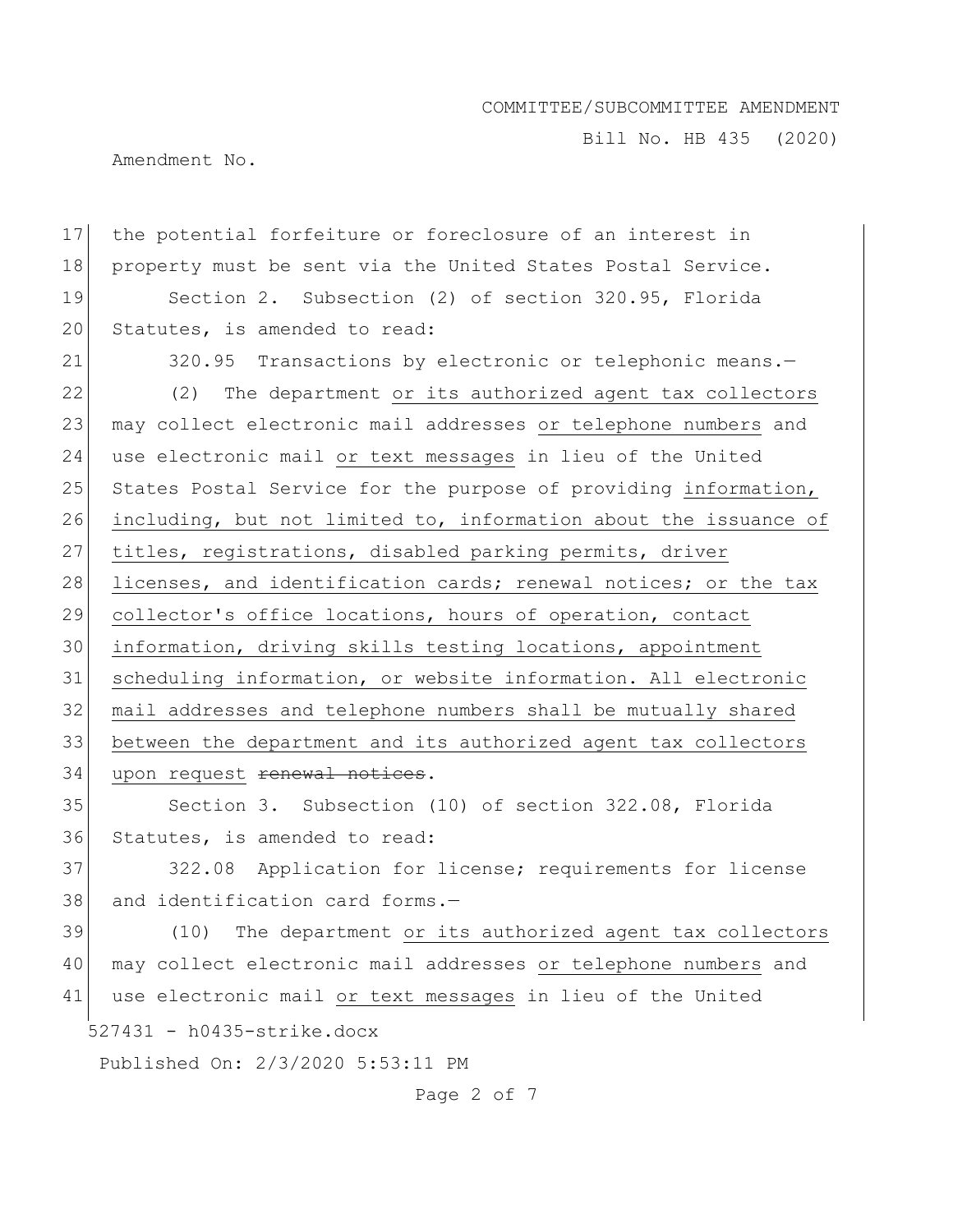Bill No. HB 435 (2020)

Amendment No.

| 42 | States Postal Service for the purpose of providing information,  |
|----|------------------------------------------------------------------|
| 43 | including, but not limited to, information about the issuance of |
| 44 | titles, registrations, disabled parking permits, driver          |
| 45 | licenses, and identification cards; renewal notices; or the tax  |
| 46 | collector's office locations, hours of operation, contact        |
| 47 | information, driving skills testing locations, appointment       |
| 48 | scheduling information, or website information. All electronic   |
| 49 | mail addresses and telephone numbers shall be mutually shared    |
| 50 | between the department and its authorized agent tax collectors   |
| 51 | upon request renewal notices.                                    |
| 52 | Section 4. Section 328.30, Florida Statutes, is amended to       |
| 53 | read:                                                            |
| 54 | 328.30 Transactions by electronic or telephonic means.-          |
| 55 | (1) The Department of Highway Safety and Motor Vehicles          |
| 56 | may accept any application provided for under this part chapter  |
| 57 | by electronic or telephonic means.                               |
| 58 | (2) The department may issue an electronic certificate of        |
| 59 | title in lieu of printing a paper title.                         |
| 60 | (3)<br>The department or its authorized agent tax collectors     |
| 61 | may collect electronic mail addresses or telephone numbers and   |
| 62 | use electronic mail or text messages in lieu of the United       |
| 63 | States Postal Service for the purpose of providing information,  |
| 64 | including, but not limited to, information about the issuance of |
| 65 | titles, registrations, disabled parking permits, driver          |
| 66 | licenses, and identification cards; renewal notices; or the tax  |
|    | 527431 - h0435-strike.docx                                       |
|    | Published On: 2/3/2020 5:53:11 PM                                |
|    |                                                                  |

Page 3 of 7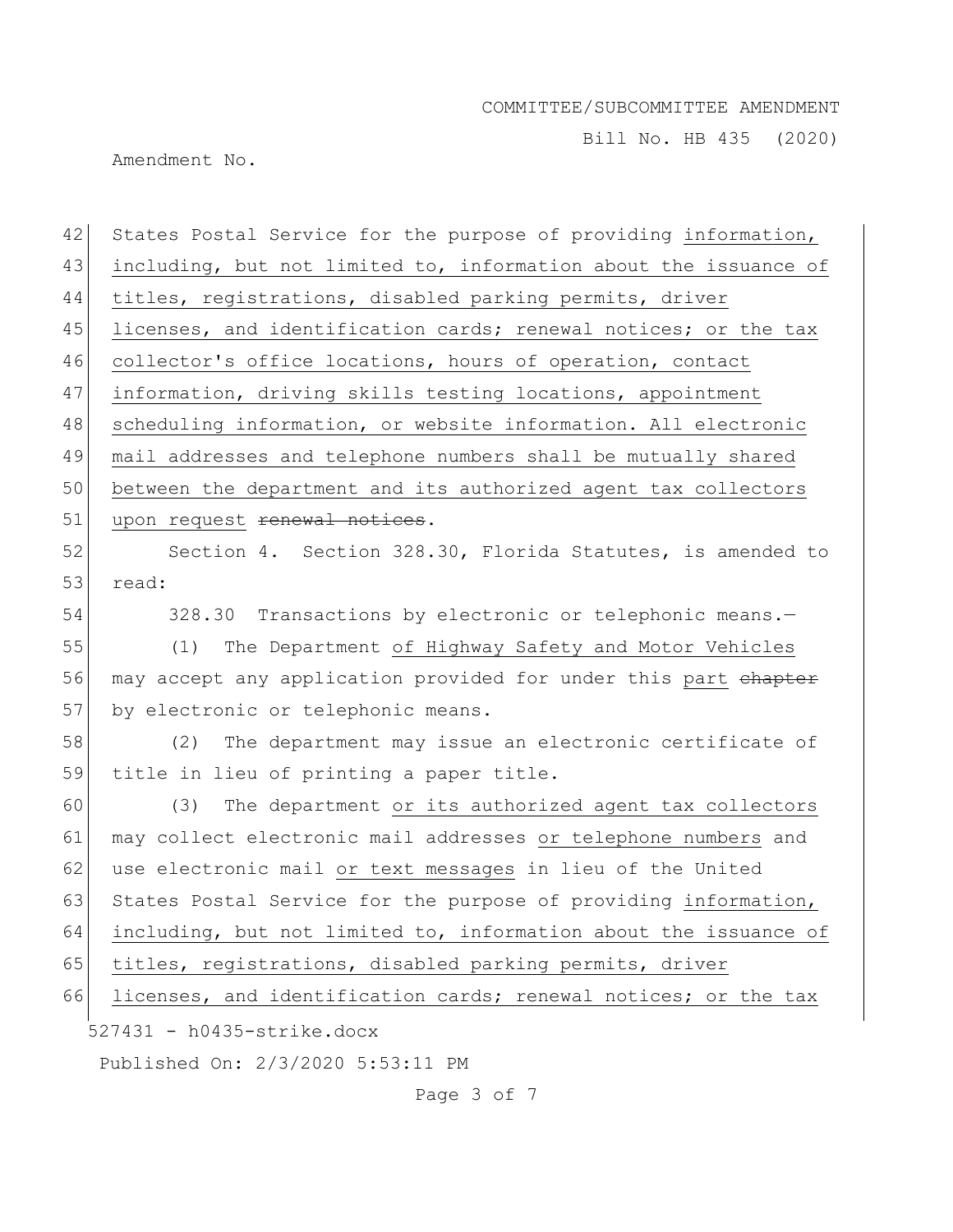Bill No. HB 435 (2020)

Amendment No.

| 67 | collector's office locations, hours of operation, contact        |
|----|------------------------------------------------------------------|
| 68 | information, driving skills testing locations, appointment       |
| 69 | scheduling information, or website information. All electronic   |
| 70 | mail addresses and telephone numbers shall be mutually shared    |
| 71 | between the department and its authorized agent tax collectors   |
| 72 | upon request renewal notices.                                    |
| 73 | Section 5. Subsection (3) of section 328.40, Florida             |
| 74 | Statutes, is amended to read:                                    |
| 75 | 328.40 Administration of vessel registration and titling         |
| 76 | laws; records.-                                                  |
| 77 | (3) All records made or kept by the Department of Highway        |
| 78 | Safety and Motor Vehicles under this part are subject to         |
| 79 | inspection and copying as provided in chapter 119 law are publie |
| 80 | records except for confidential reports.                         |
| 81 | Section 6. Section 328.80, Florida Statutes, is amended to       |
| 82 | read:                                                            |
| 83 | 328.80 Transactions by electronic or telephonic means.-          |
| 84 | The Department of Highway Safety and Motor Vehicles<br>(1)       |
| 85 | may commission is authorized to accept any application provided  |
| 86 | for under this part chapter by electronic or telephonic means.   |
| 87 | The department or its authorized agent tax collectors<br>(2)     |
| 88 | may collect electronic mail addresses or telephone numbers and   |
| 89 | use electronic mail or text messages in lieu of the United       |
| 90 | States Postal Service for the purpose of providing information   |
| 91 | under this part, including, but not limited to, information      |
|    | $527431 - h0435 - strike.docx$                                   |
|    | Published On: 2/3/2020 5:53:11 PM                                |

Page 4 of 7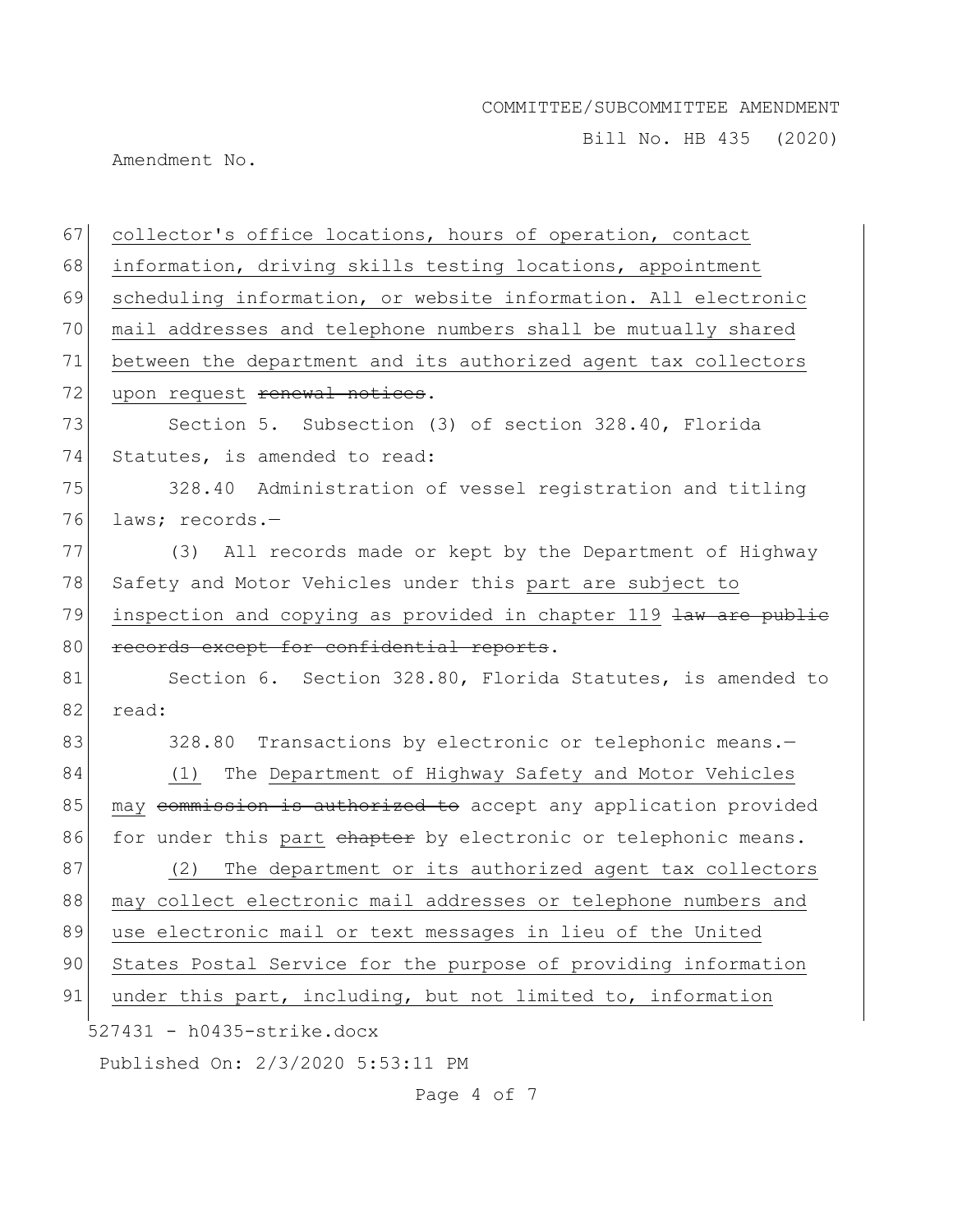Bill No. HB 435 (2020)

Amendment No.

| 92  | about the issuance of titles, registrations, disabled parking    |
|-----|------------------------------------------------------------------|
| 93  | permits, driver licenses, and identification cards; renewal      |
| 94  | notices; or the tax collector's office locations, hours of       |
| 95  | operation, contact information, driving skills testing           |
| 96  | locations, appointment scheduling information, or website        |
| 97  | information. All electronic mail addresses and telephone numbers |
| 98  | shall be mutually shared between the department and its          |
| 99  | authorized agent tax collectors upon request.                    |
| 100 | Section 7. This act shall take effect July 1, 2020.              |
| 101 |                                                                  |
| 102 |                                                                  |
| 103 | TITLE AMENDMENT                                                  |
| 104 | Remove everything before the enacting clause and insert:         |
| 105 | A bill to be entitled                                            |
| 106 | An act relating to electronic notification by tax                |
| 107 | collectors; amending s. 319.40, F.S.; authorizing the            |
| 108 | Department of Highway Safety and Motor Vehicles or its           |
| 109 | authorized agent tax collectors to collect electronic            |
| 110 | mail addresses and use electronic mail for certain               |
| 111 | purposes; requiring that all electronic mail addresses           |
| 112 | be mutually shared between the department and its                |
| 113 | authorized agent tax collectors upon request; amending           |
| 114 | ss. 320.95 and 322.08, F.S.; authorizing the                     |
| 115 | department or its authorized agent tax collectors to             |
| 116 | collect electronic mail addresses or telephone numbers           |
|     | 527431 - h0435-strike.docx                                       |
|     | Published On: 2/3/2020 5:53:11 PM                                |

Page 5 of 7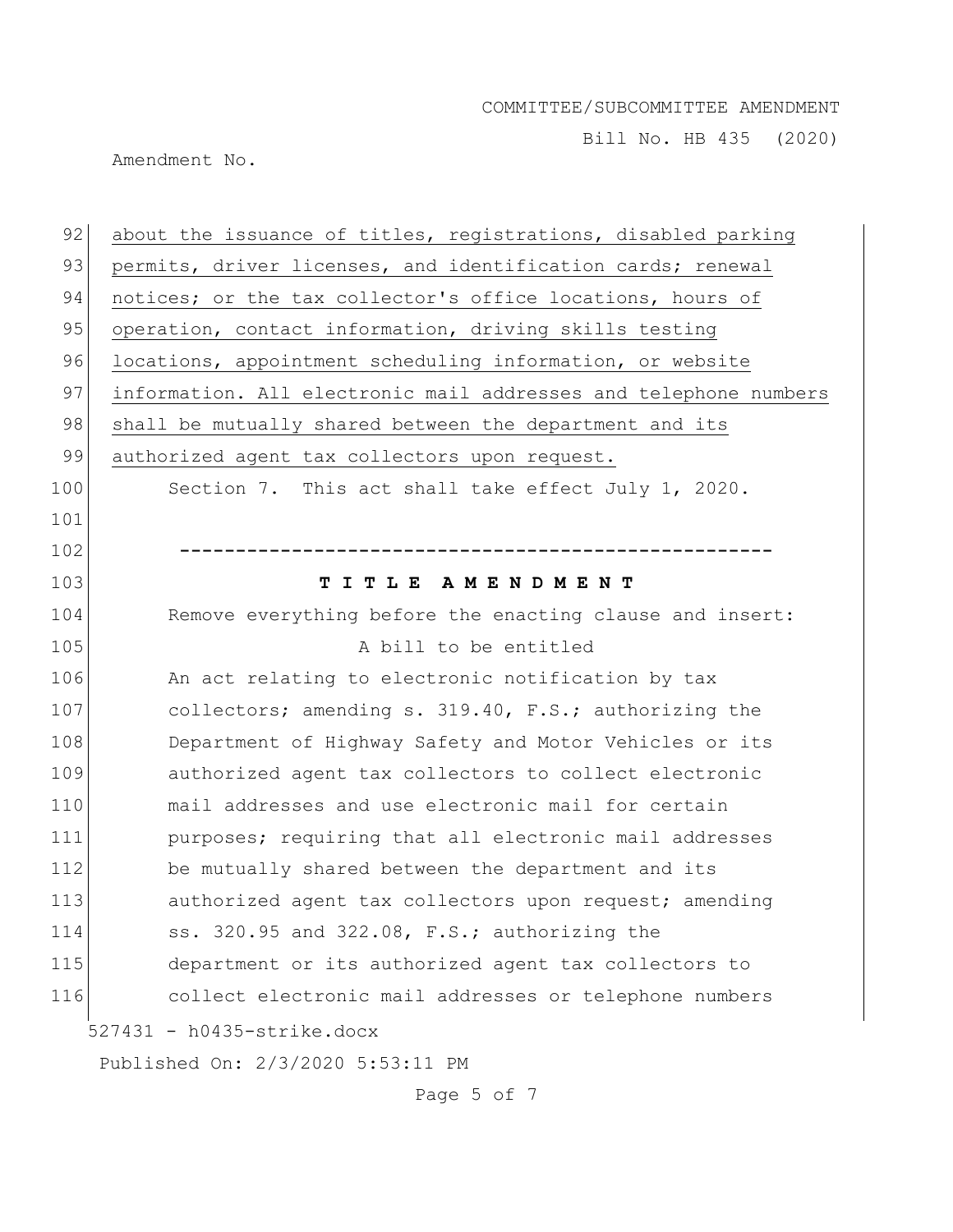Bill No. HB 435 (2020)

Amendment No.

527431 - h0435-strike.docx 117 and use electronic mail or text messages in lieu of 118 118 the United States Postal Service for certain purposes; 119 requiring that all electronic mail addresses and 120 telephone numbers be mutually shared between the 121 department and its authorized agent tax collectors 122 upon request; amending s. 328.30, F.S.; limiting the 123 applications the department may accept by electronic 124 or telephonic means; authorizing the department or its 125 authorized agent tax collectors to collect electronic 126 mail addresses or telephone numbers and use electronic 127 mail or text messages in lieu of the United States 128 Postal Service for certain purposes; requiring that 129 all electronic mail addresses and telephone numbers be 130 mutually shared between the department and its 131 authorized agent tax collectors upon request; amending 132 s. 328.40, F.S.; requiring that certain records made 133 or kept by the department be subject to inspection and 134 copying; amending s. 328.80, F.S.; authorizing the 135 department, instead of the Fish and Wildlife 136 Conservation Commission, to accept certain 137 applications by electronic or telephonic means; 138 authorizing the department or its authorized agent tax 139 collectors to collect electronic mail addresses or 140 telephone numbers and use electronic mail or text 141 messages in lieu of the United States Postal Service

Published On: 2/3/2020 5:53:11 PM

Page 6 of 7